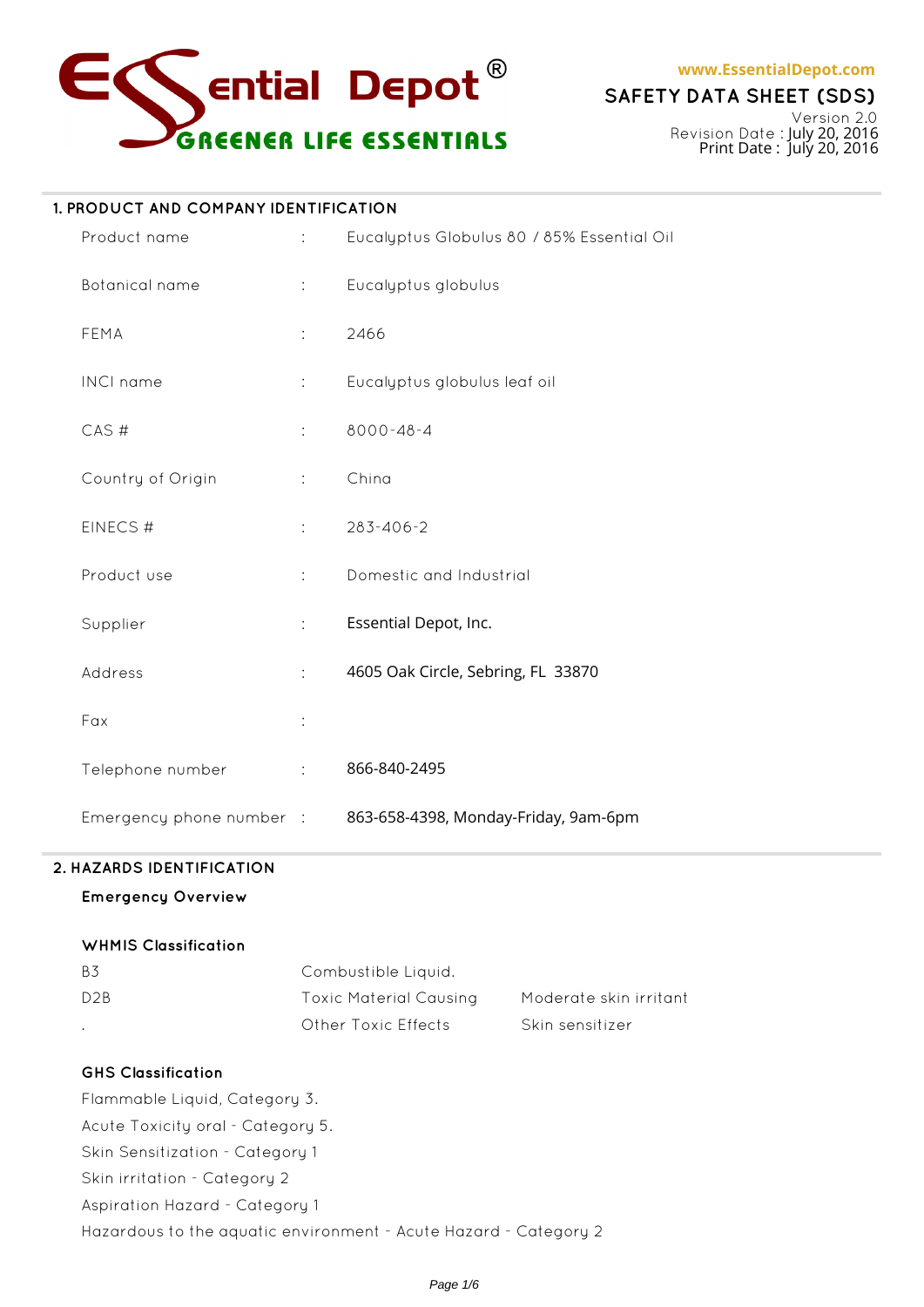# **GHS Label elements, including precautionary statements**



Signal : Danger

| Hazard statement(s) |                                                  |
|---------------------|--------------------------------------------------|
| H <sub>226</sub>    | Flammable liquid and vapor                       |
| H303                | May be harmful if swallowed.                     |
| H317                | May cause an allergic skin reaction.             |
| H411                | Toxic to aquatic life with long lasting effects. |
| H304                | May be fatal if swallowed and enters airways.    |
| H <sub>315</sub>    | Causes skin irritation.                          |
|                     |                                                  |

#### Precautionary statement(s)

| P280     | Wear protective gloves/protective clothing/eye protection/face protection. |
|----------|----------------------------------------------------------------------------|
| P273     | Avoid release to the environment.                                          |
| P301+310 | IF SWALLOWED: Immediately call a POISON CENTER or doctor/physician.        |
| P331     | Do not induce vomitting.                                                   |

# **HMIS Classification & Potential Health Effects**

#### **HMIS Ratings**

Health : 2, Flammability : 2, Physical Hazard : 0, Personal protection : B

#### **Inhalation**

May be harmful if inhaled. Causes respiratory tract irritation

#### **Skin**

May be harmful if absorbed through skin. Causes skin irritation.

#### **Ingestion**

Maybe harmful if swallowed

# **3. COMPOSITION / INFORMATION INGREDIENTS**

| Product Name | CAS NO         | EC NO           | Concentration   |
|--------------|----------------|-----------------|-----------------|
| Limonene     | $138 - 86 - 3$ | 205-341-0       | $0.05 - 15.0\%$ |
| Camphor      | $464 - 49 - 3$ | $207 - 355 - 2$ | Less than 0.1%  |
| Alpha-pinene |                |                 | $0.05 - 10.0\%$ |
| Beta-pinene  |                |                 | $0.05 - 1.5\%$  |
|              |                |                 |                 |

# **4. FIRST AID MEASURES**

#### **Eye contact**

Immediately flush eyes with plenty of cool water for at least 15 minutes. Get medical attention if irritation occurs.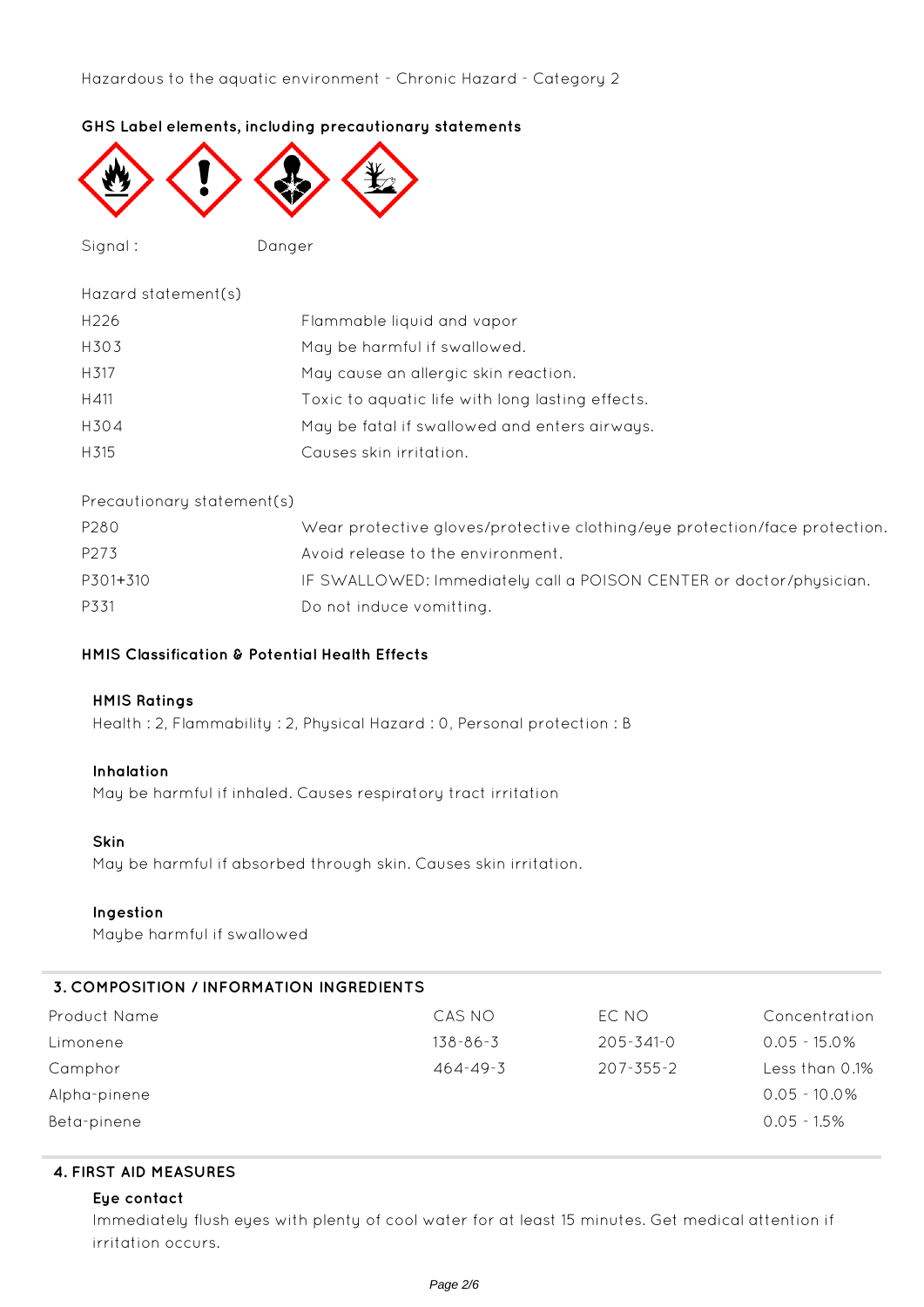#### **Skin contact**

Remove contaminated clothing. Wash area with soap and water. If irritation occurs, get medical attention.

### **Inhalation**

If inhaled, removed to fresh air. Get medical attention if symptoms appear.

#### **Ingestion**

Seek medical attention or contact local poison control center.

#### **5. FIRE FIGHTING MEASURES**

#### **Suitable extinguishing media**

Foam. Dry Powder. Carbon dioxide.

# **Unsuitable extinguishing media**

Water spray, water jet.

#### **Special protective equipment and precautions for fire-fighters**

Wear proper protective equipment. Exercise caution when fighting any chemical fire. Use water spray or fog for cooling exposed containers.

#### **Special hazards arising from the substance or its combustible products**

Hazardous decomposition products may be formed at extreme heat or if burned.

#### **Resulting gases**

Carbon oxides.

#### **6. ACCIDENTAL RELEASE MEASURES**

#### **Personal precautions, protective equipment and emergency procedures.**

Equip clean crew with proper protection. Respiratory protection equipment may be necessary.

# **Environmental precautions**

Prevent entry to sewers and public waters. Notify authorities if product enters sewers or public waters.

#### **Methods and materials for containment and cleaning up**

Clean up any spills as soon as possible, using an absorbent material to collect it. Use suitable disposal containers.

# **7. HANDLING AND STORAGE**

#### **Precautions for safe handling**

No direct lighting. No smoking. Ensure prompt removal from eyes, skin and clothing. Wash hands and other exposed areas with mild soap and water before eating, drinking or smoking and when leaving work. Handle in accordance with good industrial hygiene and safety procedures.

#### **Conditions for safe storage, including any incompatibilities**

Provide local exhaust or general room ventilation to minimize dust and/or vapour concentrations. Keep container closed when not in use.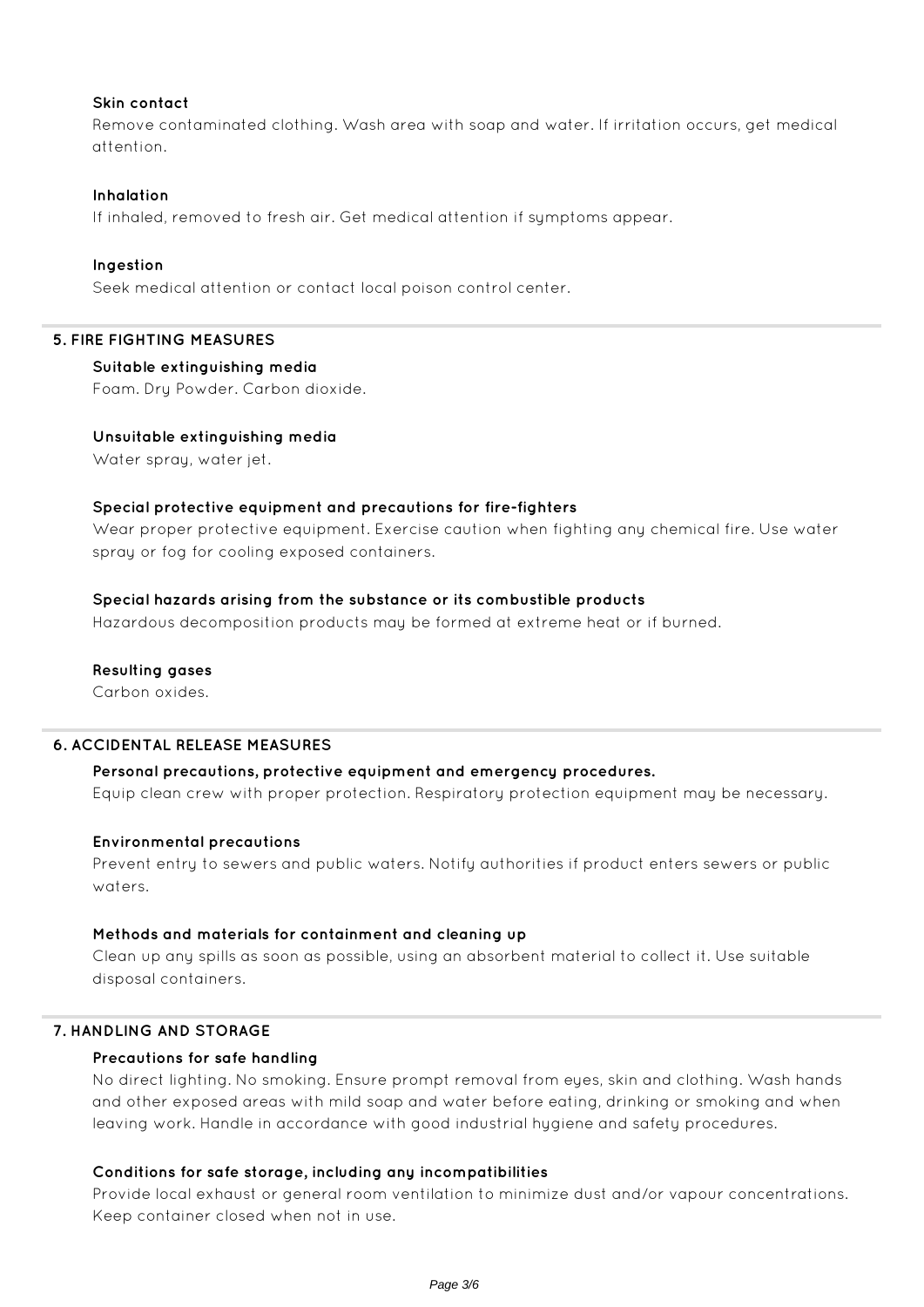# **8. EXPOSURE CONTROLS AND PERSONAL PROTECTION**

# **Eyes**

Use tightly sealed goggles.

# **Skin**

If skin contact or contamination of clothing is likely, protective clothing should be worn. Use protective gloves.

# **Respiratory**

In case of insufficient ventilation, wear suitable respiratory equipment.

| 9. PHYSICAL AND CHEMICAL PROPERTIES |                      |                                            |  |
|-------------------------------------|----------------------|--------------------------------------------|--|
| Appearance                          | $\mathcal{L}$        | Colorless to pale yellow liquid.           |  |
| Odor                                | ÷.                   | Pungent, cineol odor.                      |  |
| Flash point                         | ÷                    | 52 °C.                                     |  |
| Relative density                    | $1 - 1 - 1$          | $0.905 - 0.927$ @ 20 °C.                   |  |
| Solubility (ies)                    | $\ddot{\phantom{a}}$ | Soluble in 5 volumes of 70% ethyl alcohol. |  |
| Refractive index                    | ÷                    | $1.4580 - 1.4650$ @ 20 °C.                 |  |
| Optical rotation                    | ÷                    | $0^{\circ}$ to $+10^{\circ}$               |  |

# **10. STABILITY AND REACTIVITY**

# **Reactivity**

This material presents no significant reactivity hazard.

# **Chemical stability**

Chemically stable.

# **Possibility of hazardous reactions**

Hazardous polymerization will not occur.

# **Conditions to avoid**

Avoid sparks, flame and other heat sources.

# **Incompatible materials**

Strong oxidizing agents.

# **Hazardous decomposition products**

Carbon Oxides.

# **11. TOXICOLOGICAL INFORMATION**

# **Acute toxicity**

LD50 Dermal - Rabbit - > 5,000 mg/kg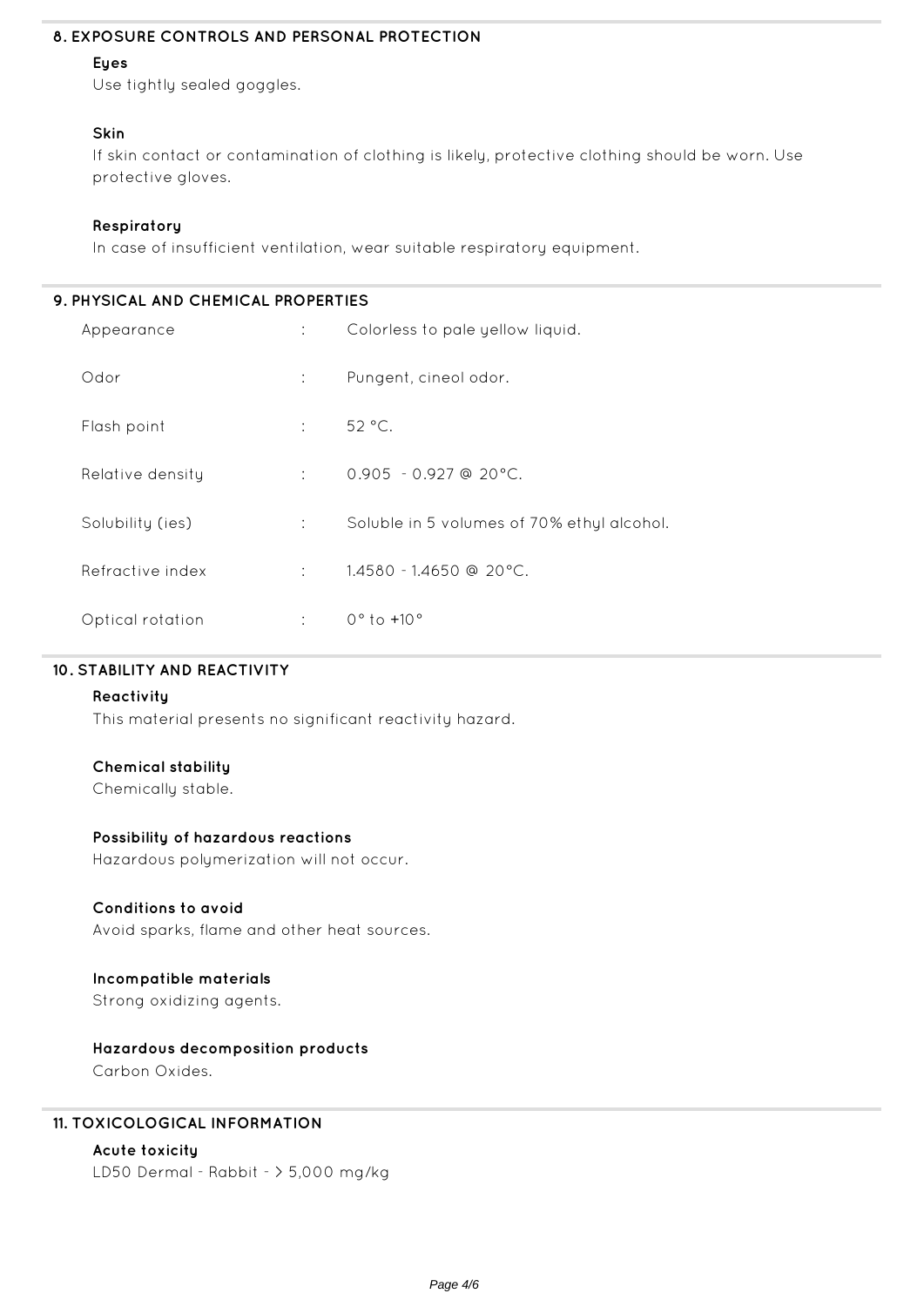#### **Inhalation**

Inhalation of high concentrations of vapor may result in irritation of eyes, nose and throat, headache, nausea, and dizziness.

#### **Skin contact**

Adverse skin effects should be prevented by normal care and personal hygiene.

#### **Eye contact**

Possible irritation should be prevented by wearing safety glasses.

#### **12. ECOLOGICAL INFORMATION**

#### **Ecotoxicity**

Avoid any pollution of ground, surface or underground water.

#### **Persistence and degradability**

Not available.

**Bio - accumulative potential** Not available.

**Mobility in soil** Not available.

# **Other adverse effects**

Not available.

#### **13. DISPOSAL CONSIDERATION**

Dispose of product in accordance with local, state or provincial and federal regulations. Check with local municipal authority to ensure compliance.

#### **14. TRANSPORT INFORMATION**

**US DOT Shipping Description (Land)** UN # - 1993

# **Proper shipping name**

Flammable Liquid, n.o.s. (Alpha-pinene)

#### **Class**

3

**Packaging group** III

**IMO-IMDG Shipping Description (Sea)** UN # - 1993

**Proper shipping name** Flammable Liquid, n.o.s. (Alpha-pinene)